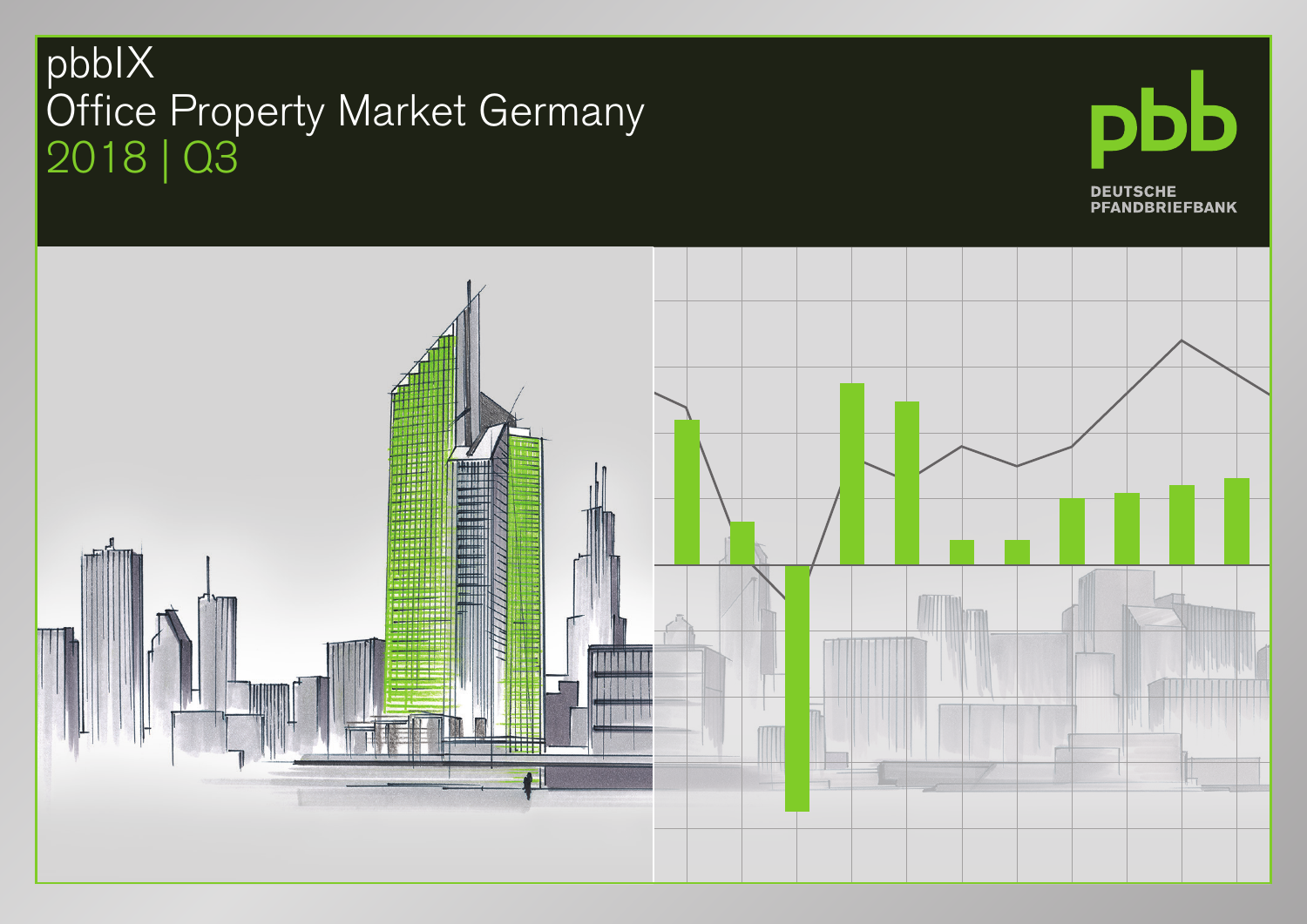#### Disclaimer

Deutsche Pfandbriefbank AG (pbb) is the sponsor of this document. vdpResearch GmbH, Berlin, is responsible for the content.

pbb does not verify the figures and other information used and does not accept any liability for the content. It shall not be obliged to correct or point out any inaccuracies or incompleteness. pbb may stop publication at any time.

Any liability for negligence on the part of pbb arising from or in connection with this document shall be excluded unless it is a matter of injury to life, limb or health, and unless such exclusion of liability is excluded for other legally compelling reasons.

All legal relationships arising from, or in connection with, this document in relation to pbb shall be governed solely by the substantive law of the Federal Republic of Germany. Exclusive legal venue shall be Munich, as far as this can be permissibly agreed upon.

Data and information contained in this publication are based on sources and methodical approaches which vdpResearch GmbH considers to be reliable. However, vdpResearch GmbH cannot guarantee the accuracy or completeness of the information provided. Any opinions expressed reflect the current views of vdpResearch GmbH. However, no assurance can be given with regard to the content of such opinions or forecasts.

#### Imprint

Deutsche Pfandbriefbank AG Freisinger Straße 5 85716 Unterschleißheim Germany

#### Management Board:

Andreas Arndt (CEO), Thomas Köntgen (Deputy CEO), Andreas Schenk Chairman of the Supervisory Board: Dr Günther Bräunig Registered office: Munich Legal form: Aktiengesellschaft Companies Register No: Munich District Court, record HRB 41054 International VAT ID code: DE811223976

#### Supervisory authorities:

Federal Financial Supervisory Authority, Graurheindorfer Str. 108, 53117 Bonn and Marie-Curie-Straße 24-28, 60439 Frankfurt am Main European Central Bank, Sonnemannstraße 20, 60314 Frankfurt am Main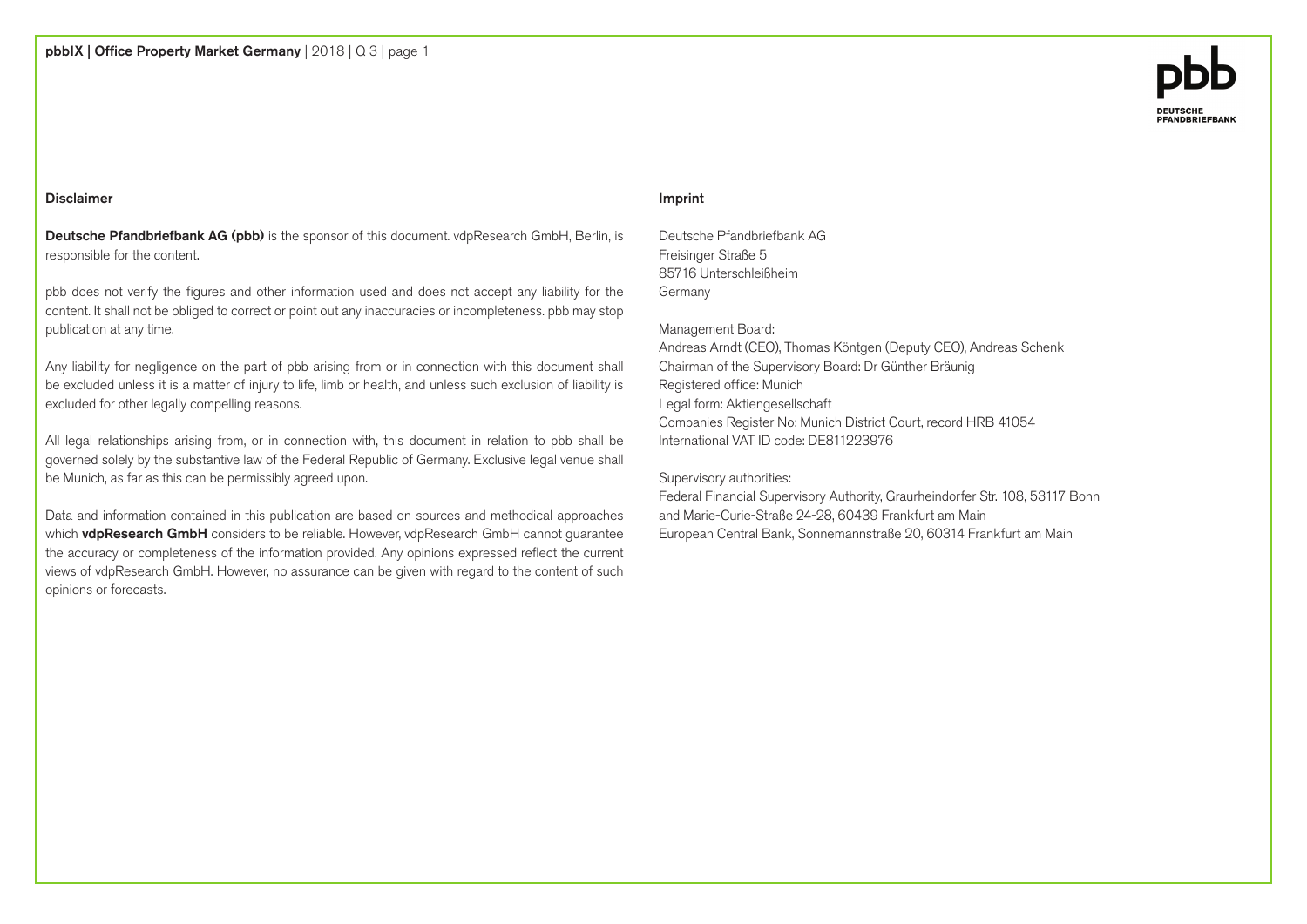## Overview

The pbbIX index family tracks the cyclical development of the seven biggest German office property markets, both individually and on an aggregated basis. Based on up-to-date macroeconomic data as well as on current developments in the office space and office facility markets, the indices reflect the situation on the office property market – which, according to the results, is apparently positive at the moment. Although the composite index has decreased slightly in the third quarter, it remains at a high level. This means that the seven biggest German office property markets, both individually and in total, continue to outperform the long-term average.

There are several **reasons** for this: firstly, sustained economic growth – combined with moderate inflation and low interest rates – is leading to an increase in employment. With regard to their cyclical development, office property markets traditionally are strongly influenced by macroeconomic ups and downs. This applies in particular to the current office market trend: the economic upswing of recent years has increased the number of workplaces to a much stronger extent than seen for a long time. Accordingly, there are hardly any vacant offices for rental or sale on the market today.

This leads to the second reason why indicators for the office property market situation remain in the positive range. Office space in Germany is scarce and expensive; considering relatively moderate new construction activity, there is little chance that this situation will change for the foreseeable future. Finally, it is worth noting the growth in the investment markets. However, this has pushed initial yields to a very low level. Purchase prices for office properties are high relative to the rents. Whilst this is not an immediate cause for concern, caution is required.

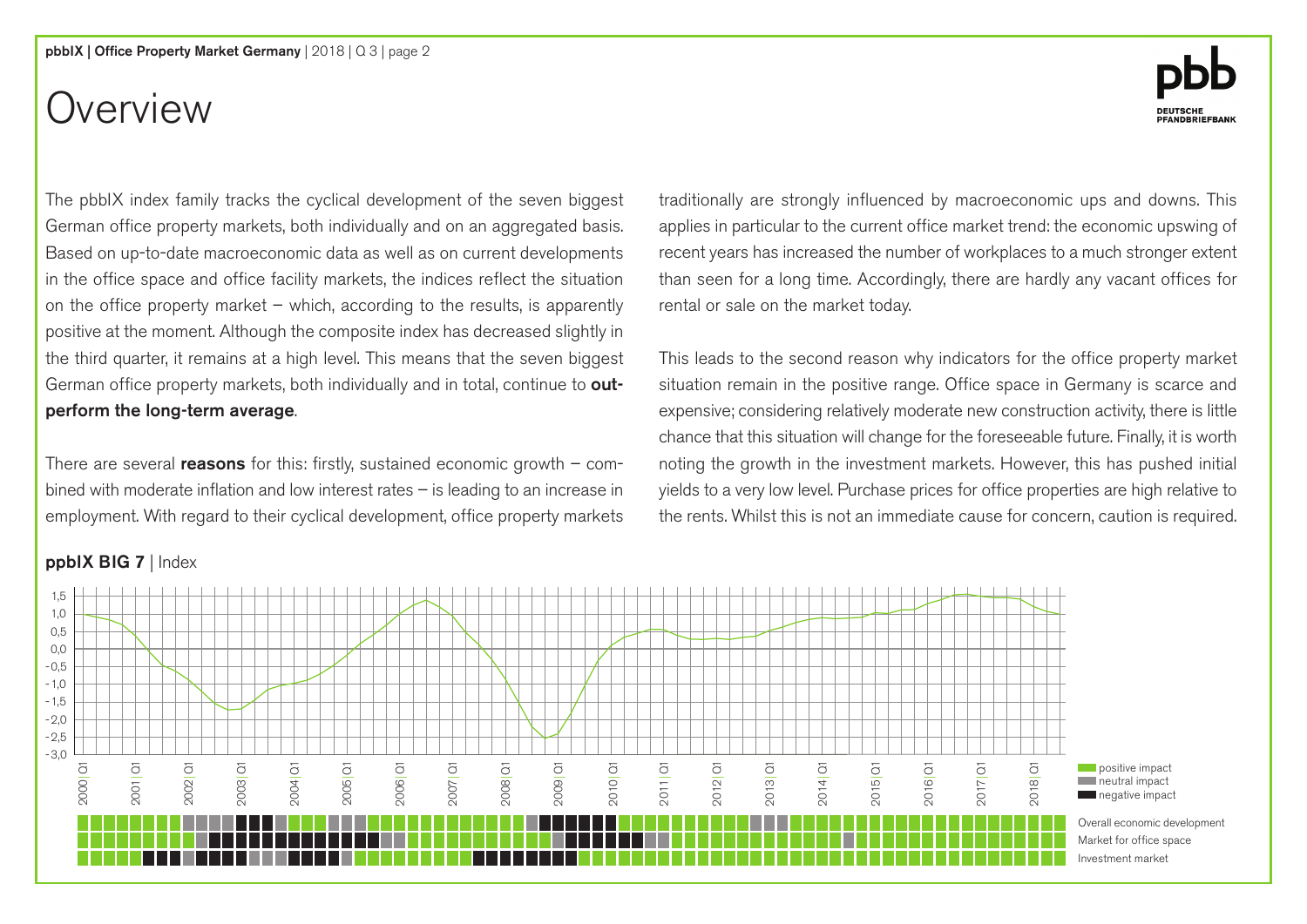### Overall economic outlook



The growth of the German economy, measured in terms of the real gross domestic product, will be somewhat weaker for 2018 than in the previous year. The following 3 factors in particular are dampening the momentum of macroeconomic performance: production adjustments in the automotive industry, due to the transition to the new exhaust-gas cycle test WLTP since September; a flattening increase in construction output, which is increasingly reaching its capacity limits; and weaker impulses from the global economy.

Nevertheless, the German economy is sound and set to remain on its expansion path, as the German Central Bank (Deutsche Bundesbank) states in its most recent economic forecast. Income and consumer demand of private households will continue to grow. Manufacturing industry order books are well-stocked, and the construction industry is booming. As employment continues to rise, unemployment figures are falling.

The ifo Business Climate Index, which is regarded as one of Germany's most important leading indicators, confirms the assessment that the German economy is in good shape overall. The index fell slightly in June and July, followed by a considerable rise in August, which in turn was followed by a very slight fall in September. Overall, the ifo index indicates a stable German economy, although some uncertainty about future developments is apparent. The situation in the main construction sector is considered to be particularly favourable. Managers surveyed by the Ifo Institute are also satisfied with the current situation in the service sector, which is directly relevant to the office market.

-8 -6 4 2  $\Omega$  $-2$  $-4$ 8 6 2013|Q1 2014|Q1 2015|Q1 2016|Q1 2017|Q1 2018|Q1 2012|Q1 2011|Q1 2010|Q1 2009|Q1 2008|Q1 2007|Q1 2006|Q1 2005|Q1 2004|Q1 2003|Q1 2002|Q1 2001|Q1 2000|Q1

Working population | year-on-year change in %

Real gross domestic product | year-on-year change in %

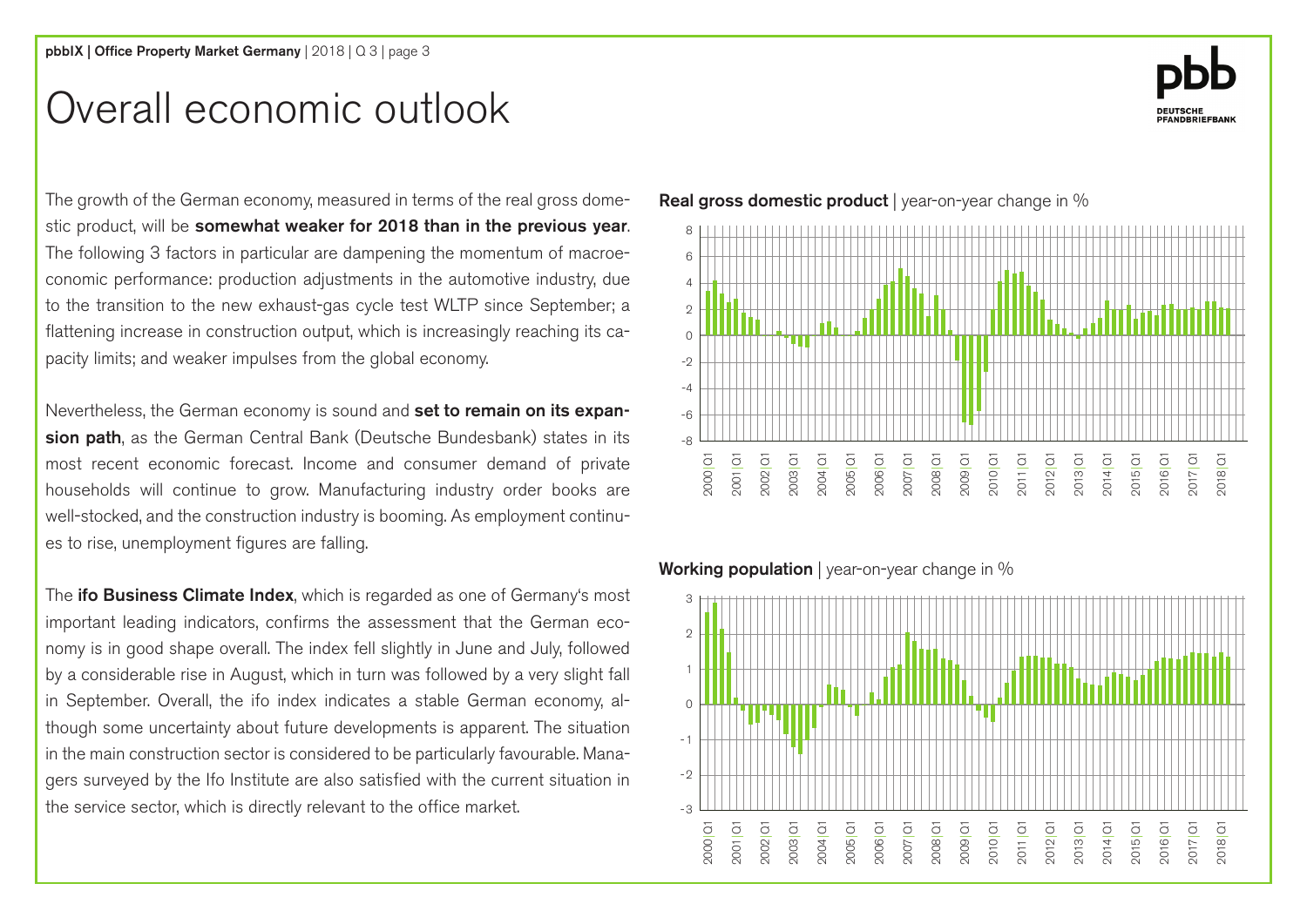### Market for office space

Strong economic development in the aftermath of the financial markets crisis has produced a very satisfactory growth path for office space demand. Over the course of many years, it was possible to gradually reduce vacancy rates without causing an excessive or accelerated rent increase. However, more recently this has only been true to a limited extent. Driven by growing market tightness – in the third quarter of 2018, only slightly less than 4% of aggregate office space in the BIG 7 markets was vacant – new contract rents are increasingly rising faster. In all seven markets, rents recently rose at an annual rate of around 6%.

Although rents are rising sharply and vacant space can be easily marketed, there are still no signs of any substantial stimulation in terms of new construction activity. The current scope of project planning for new office space  $-$  or, more importantly, project completion  $-$  is insufficient to take pressure off the market. Right now, there is a greater danger that supply will continue to dry up than any risk of excessive new construction. Landlords will therefore maintain (or even expand) their excellent negotiating position for the time being, and will most likely use it to further exploit the scope for higher rents. Furthermore, the more pronounced general price increase also tends to drive up rent levels. As a result, the nominal cash flow from office property is likely to be noticeably higher than in recent years. In other words, the market for office space remains tense, generates high cash flows, and is hardly susceptible to negative demand shocks.

#### 2,0 3,0 8,0 7,0 6,0 5,0 4,0 10,0 9,0  $11<sub>0</sub>$ 2013|Q1 2014|Q1 2015|Q1 2016|Q1 2017|Q1 2018|Q1 2012|Q1 2011|Q1 2010|Q1 2009|Q1 2008|Q1 2007|Q1 2006|Q1 2005|Q1 2004|Q1 2003|Q1 2002|Q1 2001|Q1 2000|Q1

Top rents (BIG 7) | year-on-year change in  $%$ 





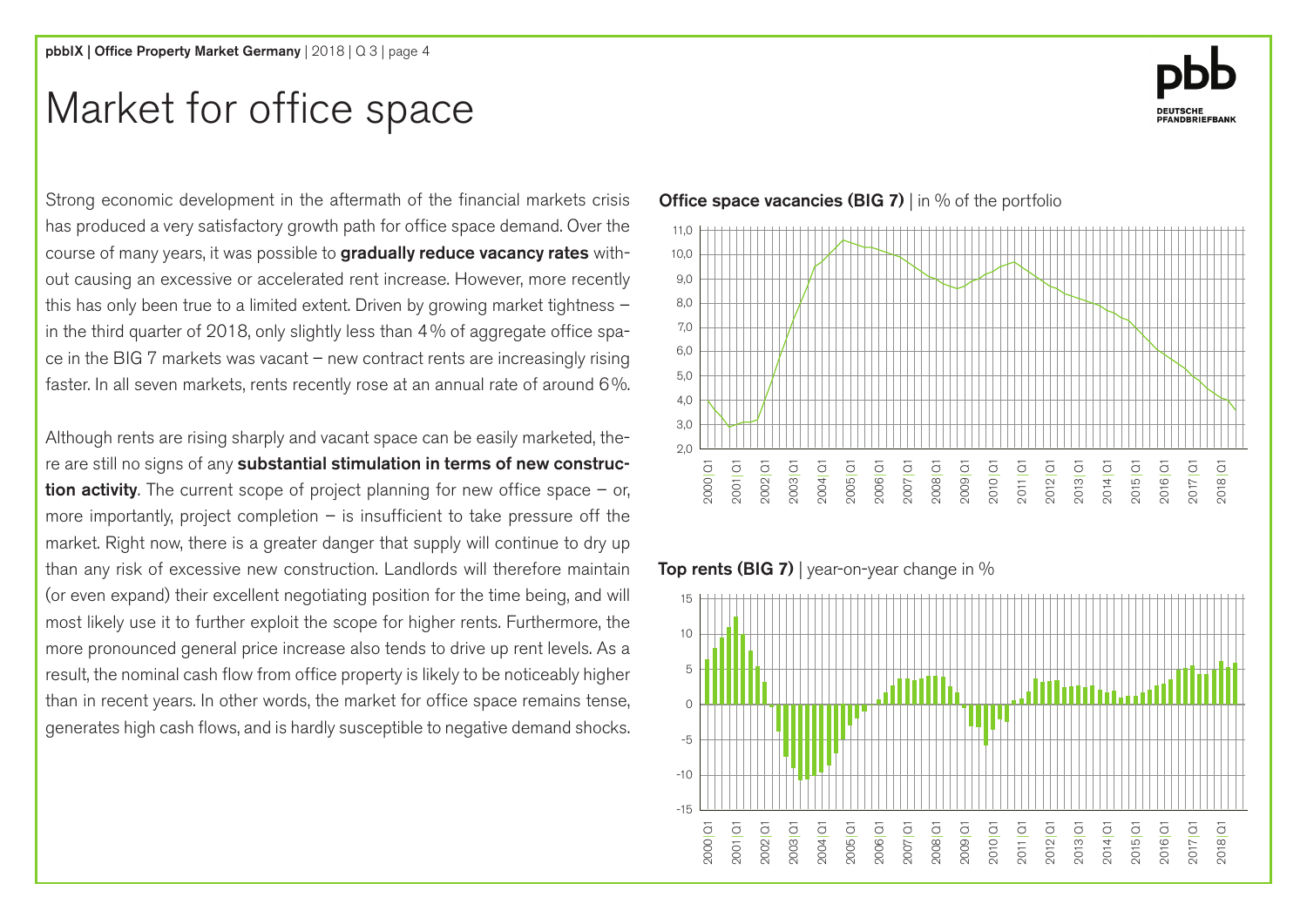### Investment market



Notwithstanding the valuations and very low initial yields, the BIG 7 office markets continue to see substantial *inflows of funds*. According to preliminary figures from RCA, a total of around  $\epsilon$ 14.2 billion was spent during the first three quarters of 2018 on the acquisition of existing office properties, with foreign investors accounting for some 45%. This was the second-highest level after the end of the financial markets crisis, based on the first three quarters of each year; funds spent for the acquisition of office property were only higher in 2017.

On the one hand, the **attractiveness of office property**, which is reflected in the high inflow of funds, is due to the limited investment alternatives available; the fact that cash flows are expected to remain both high and stable add to this. As described above, from a landlord's point of view, the rental markets are in a very comfortable situation, and this is unlikely to change in the near future.

Though initial yields have continued to fall until recently, property valuations have once again risen more strongly than rents. Up until now, investors are therefore still not expecting the bull market coming to an end. What does this mean? The end of falling capital market interest rates has not yet significantly curbed buyers' risk appetite. Despite the yield compression real estate investments remain attractive, since in today's environment there are hardly any investments providing returns at all. As paradoxical as it may sound, this lack of return elsewhere has evolved into a force that supports and enhances the classic office market cycle. However, the very low initial yields should offer a cautionary note. In the interest of market stability, it would be desirable if property values did not continue to diverge from rent developments.



#### Initial net yield (BIG 7) | in %

#### Investment volume (BIG 7) | in € billion

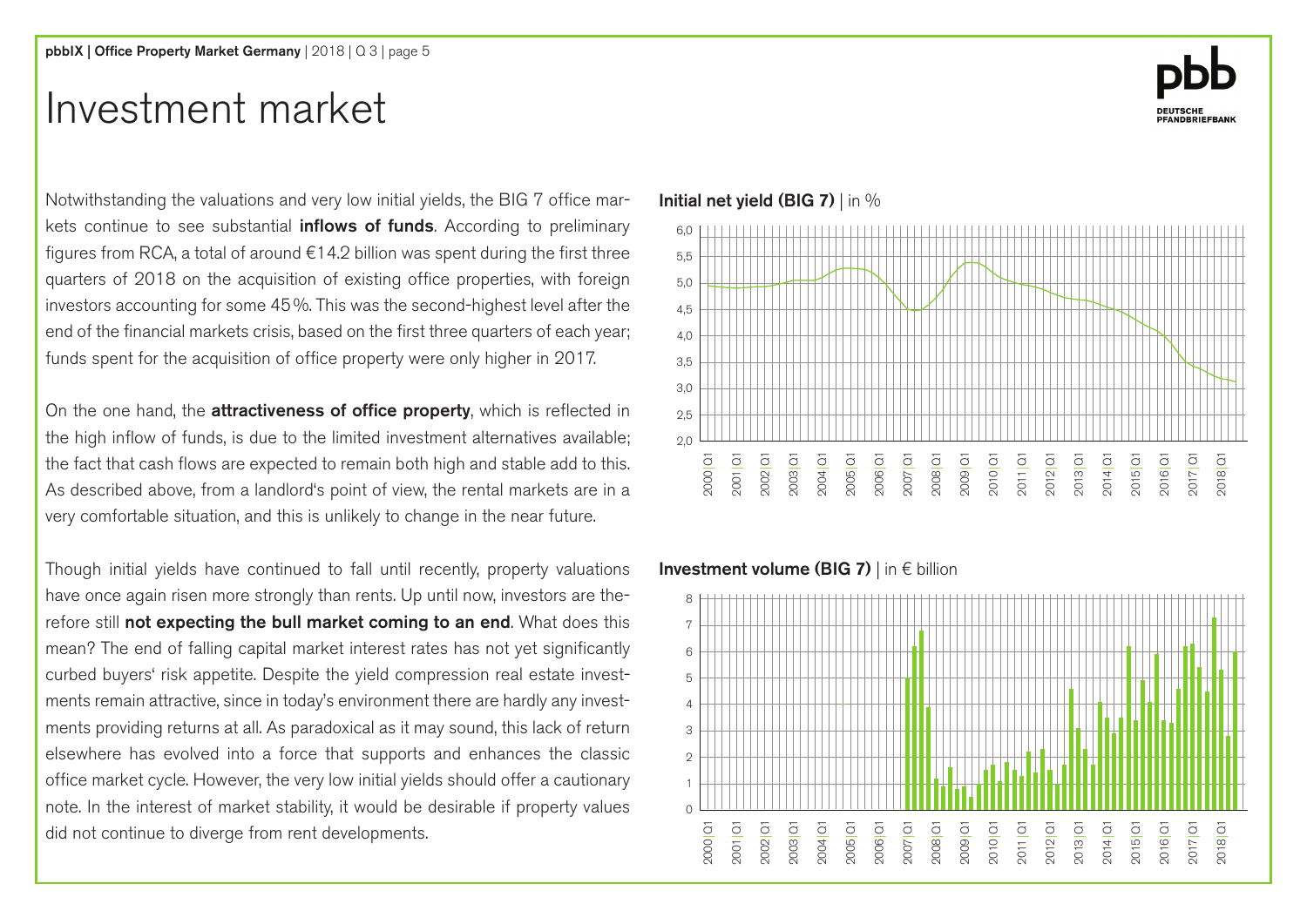#### BERLIN

While vacancy rates used to be relatively high in Berlin, **office space has now** developed into a very scarce commodity there. Given high demand for space and  $-$  so far  $-$  very restrained new construction activity, the vacancy rate has fallen to currently around 2%. Accordingly, rent development is clearly pointing upwards, with top rents around  $\epsilon$  32 to  $\epsilon$  33 recorded in the third quarter. Net initial yields remain at a low level without sustainably pointing in any direction, whilst demand for investment property remains brisk. Although inflows in the first three quarters of 2018 were lower than in the same period of the previous year, overall transaction volumes are at a very high level.

#### HAMBURG

The **boom on the office space market** continued in Hamburg. As in most other markets, the current market development is characterised by persistently high demand for space and new construction activity that is lagging behind space absorption. The reduction in vacancy rates associated with this development preserves the upward pressure on rents. New contract rents accordingly continued to rise both at their peak and on average during the third quarter of 2018. The financial resources invested for the acquisition of office properties located in Hamburg up to the end of the third quarter remain at a very high level, and have hardly changed compared with the two previous years. Yields for firstclass properties in the prime locations, which have been trending sideways for several quarters, have barely changed.

#### pbbIX Berlin | Index



#### pbbIX Hamburg | Index



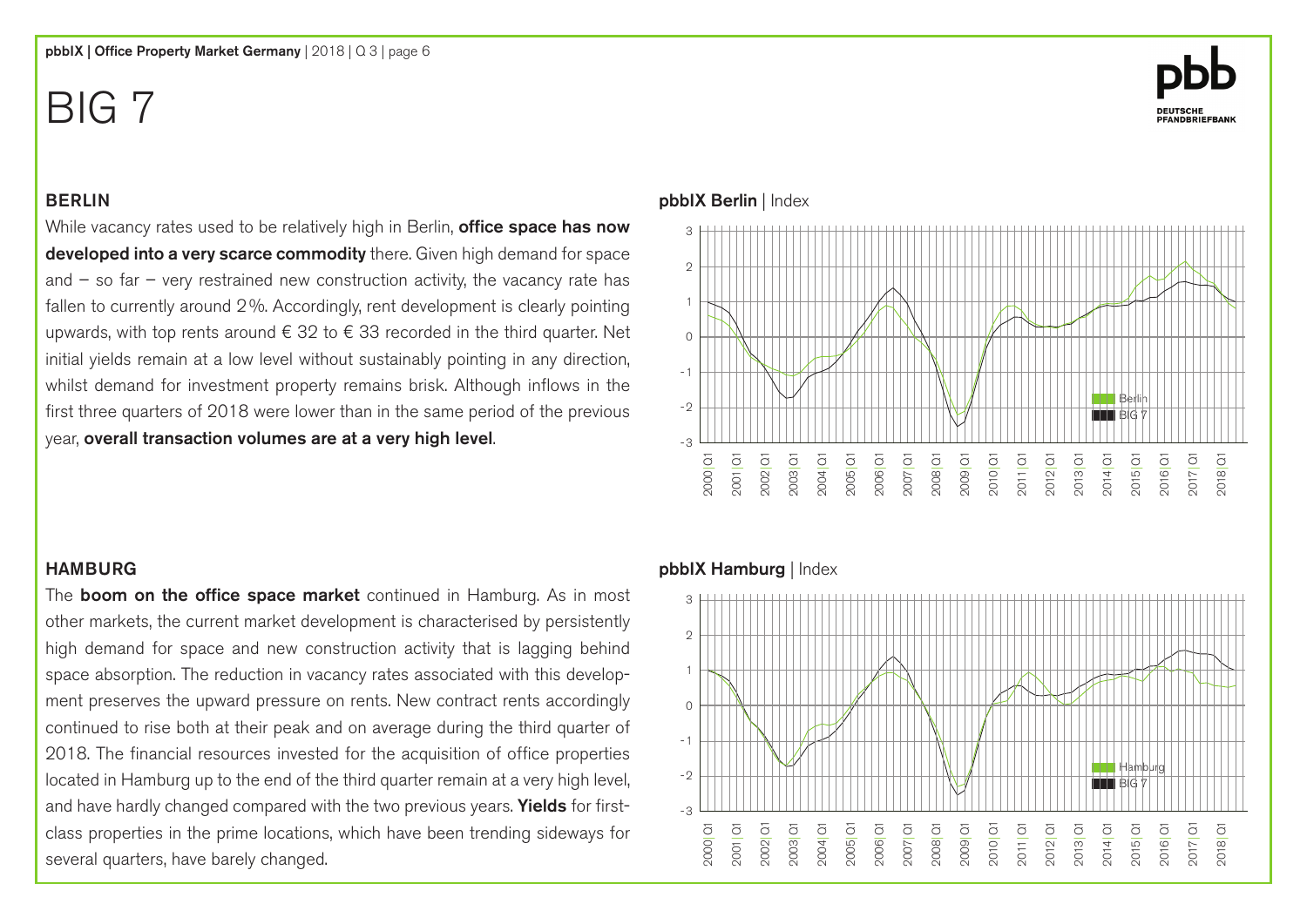#### **MUNICH**

The Munich market for office space is currently going through a phase that can be described as extraordinary in terms of employment growth, demand for and turnover of space, and vacancy levels. According to various broker firms, during the first three quarters of this year Munich has seen the highest office space turnover since 2001. Likewise, vacancies have reached the lowest level since 2001: less than 1% of the portfolio remains unlet in the particularly attractive sub-markets. In line with the office space market, the **demand for property** on the investment market remains high. In the first three quarters of the current year, a similarly good result was achieved as in the first three quarters of 2017, whilst the prime yield once again declined slightly.

#### COLOGNE

The current cyclical development on the Cologne office market hardly differs from that on the other markets. High demand for offices – which could only be met to a limited extent recently, due to a lack of space available at short notice – is causing vacancy rates to fall further on the one hand, and is leading to rising rents on the other. Only a very small portion of the newbuilt space due to come onto the market between now and the end of the year has not been contracted yet, hence a further reduction of vacancies is expected. In the third quarter of 2018, the vacancy ratio was around 3.5% and thus already at a very low level. During the first three quarters of 2018, total investments for the acquisition of office properties in Cologne were lower than in the same period of the previous year, whilst top yields still moved sideways.

#### pbbIX Munich | Index



#### pbbIX Cologne | Index



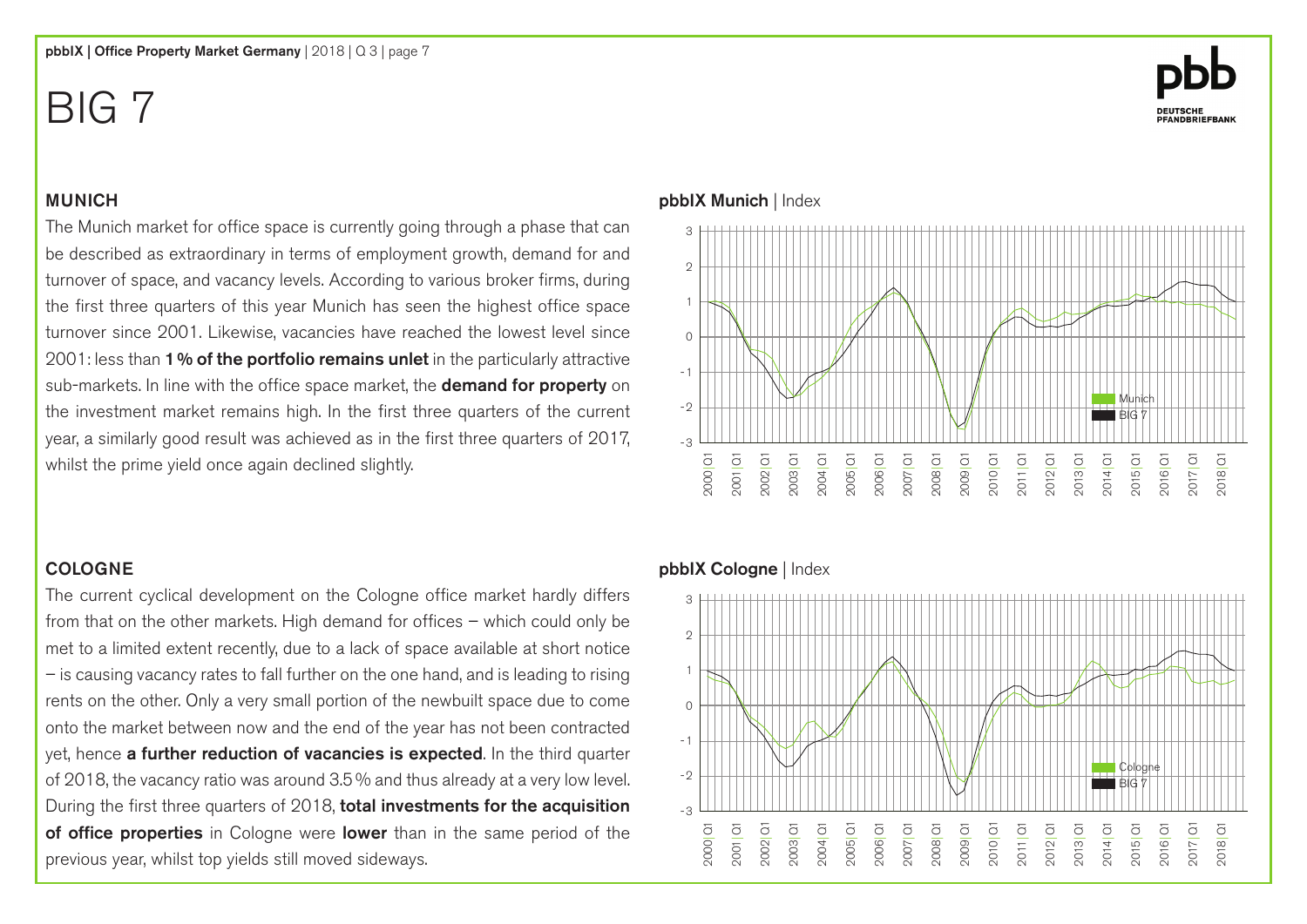# **DEUTSCHE<br>PFANDBRIEFBANK**

#### **FRANKFURT**

For many years, the Frankfurt office space market had to face considerable vacancy levels. Restrained new construction activity and a relatively high demand for space have meanwhile solved this problem to a large extent: at present, only around 7% of office space remains vacant. It is generally fair to expect a further positive development of the office space market. However, the city has recently seen a significant increase in new construction space, of which around half has not yet been prelet. It remains to be seen to what extent these spaces will be let to financial services providers choosing Frankfurt as their new location post-Brexit. During the third quarter of 2018, the Frankfurt office market regained investor attention: no other German market achieved such high inflows of funds as Frankfurt.

#### DUsseldorf

During the first three quarters of 2018, office lettings reached a similar level as in the previous year. Vacancy rates thus continued to decline slightly and stood at around 7% within the city limits. In line with the scarcity of space in the preferred locations, prime rents rose slightly during the third quarter. Considering the high preletting rate of over 60%, the major broker firms agree that the supply situation on the Dusseldorf office market is unlikely to change in the short term. The demand for office property for investment in Dusseldorf was exceptionally dynamic over the first nine months. Consequently, a record figure may be expected for the year as a whole.



#### pbbIX Frankfurt | Index

#### pbbIX Dusseldorf | Index

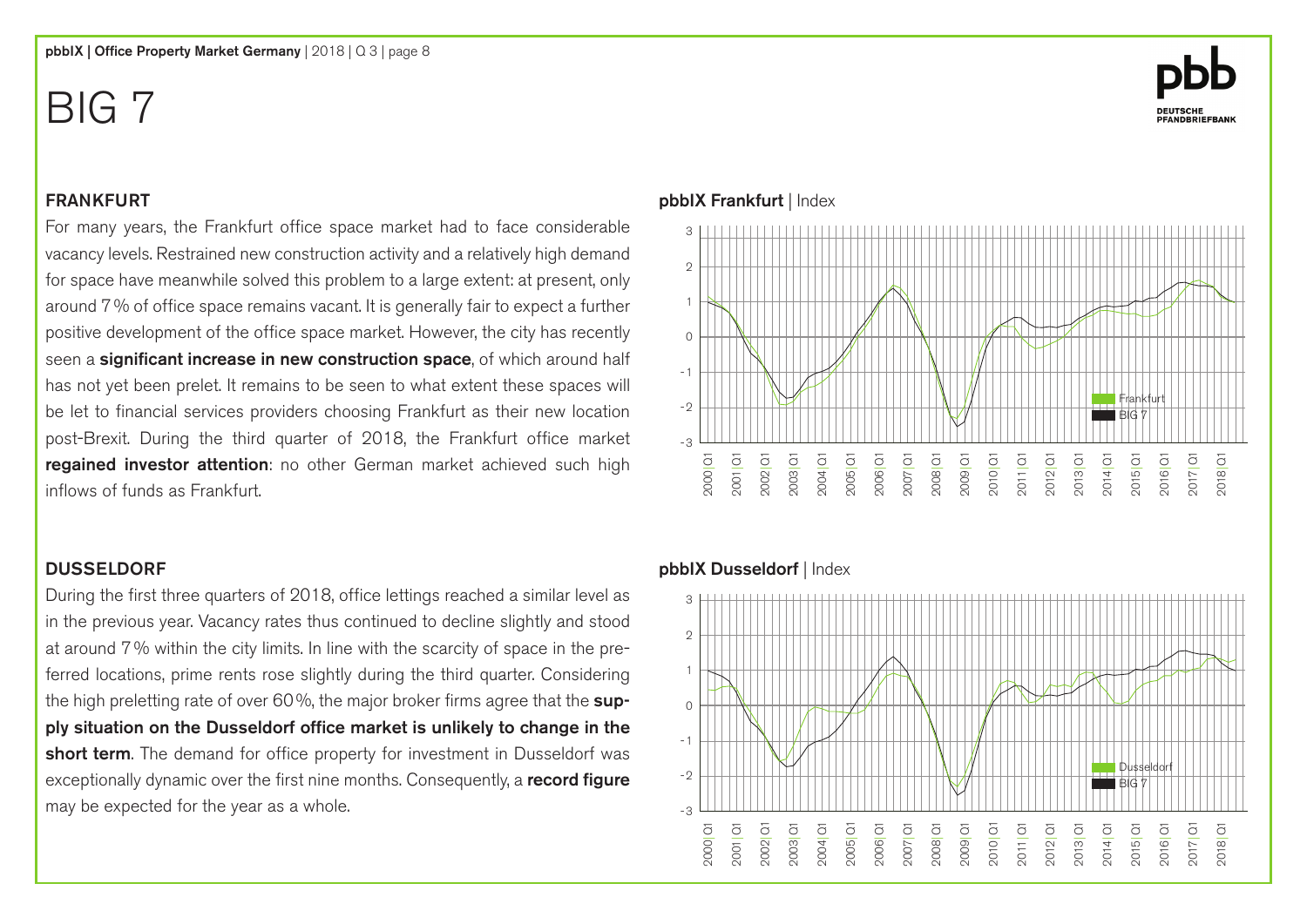# **DEUTSCHE<br>PFANDBRIEFBANK**

#### **STUTTGART**

The market for office space, which is strongly dominated by owner-occupiers – more than 40% of the space changing hands during the first nine months can be attributed to this demand group – recorded a decline of new rentals due to a lack of supply in the first three quarters of the current year. Since new construction activity is low, with a high portion of prerentals, vacancies have fallen again and are already at a critically low level of around 2.5%. In accordance with this **scarcity**, average rents showed an upward trend, albeit marking only a slight increase. The Stuttgart office property market, which is regarded as extremely stable, is attracting increasing interest from investors. This is reflected in an increasing **transaction volume** with slightly declining prime yields.

#### pbbIX Stuttgart | Index